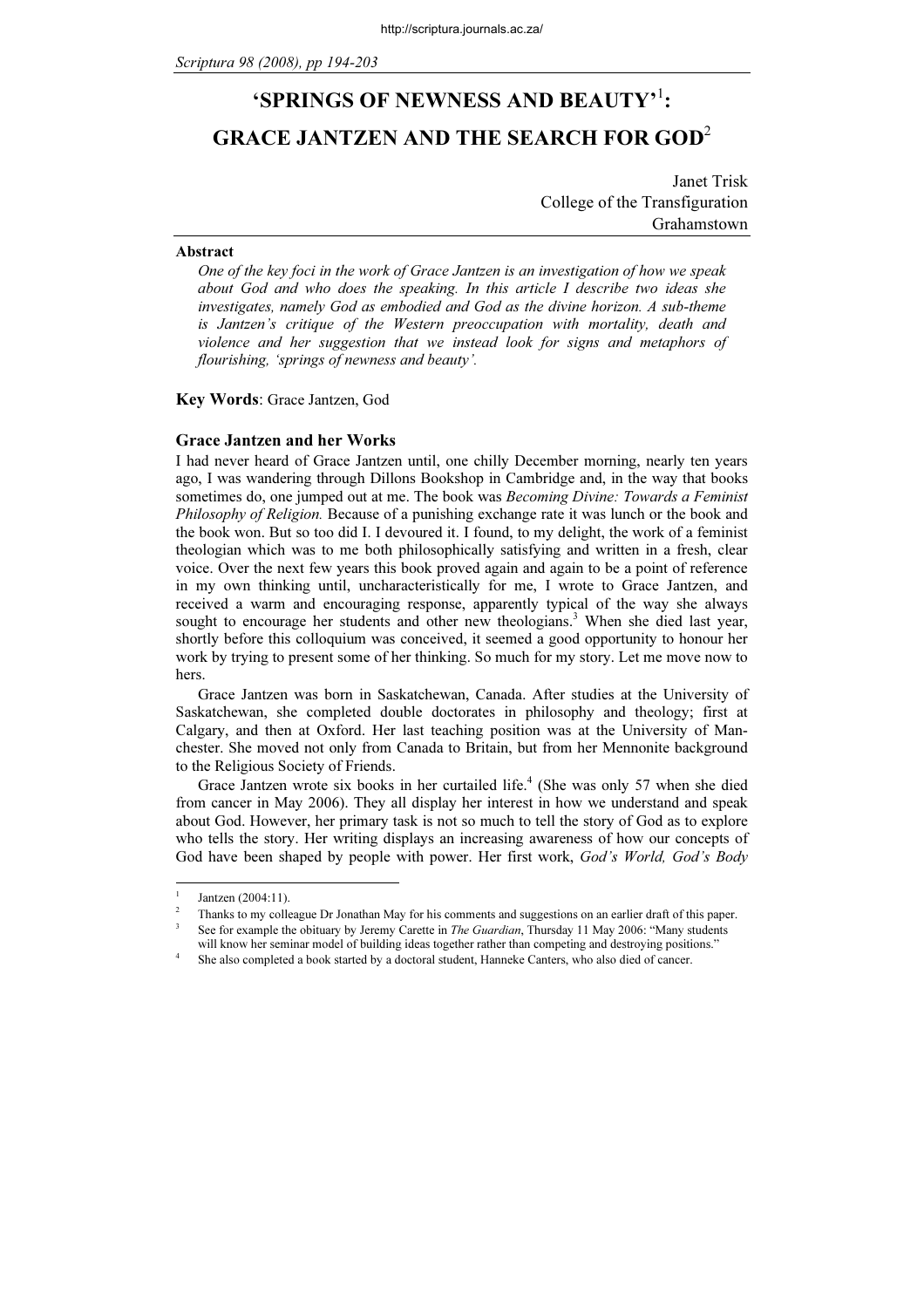(1984) is a philosophical essay in which she explores a way in which God may be holistically, rather than dualistically conceived. I shall say more of this later. This book led her to explore how the mystics, and especially Julian of Norwich, spoke of God and their union with God. Through her investigation of the writings of medieval mystics she became increasingly aware of the relationship between power and gender and what counted as knowledge (of God). This awareness was heightened by a four-year term (1989-1993) Jantzen spent working on the Canadian Royal Commission on New Reproductive Technologies. Here she became more deeply conscious of the relationship between power and knowledge, and, in her own words:

I began to take serious notice of who are the beneficiaries and who are the victims of power/knowledge… The glaring interconnection between power and gender which had been forced on to my attention in the study of new reproductive technologies and health care markedly shifted my focus in thinking about mysticism as well. In Christendom, after all, there was an overt link between the knowledge of God gained through the mystical life and the authority which could be claimed on the basis of that special knowledge (Jantzen 1995: xv).

This increasing awareness of the power/ knowledge matrix undergirds her last three books – Power, Gender and Christian Mysticism (1995), Becoming Divine: Towards a Feminist Philosophy of Religion, 1998 and Foundations of Violence, 2004.

Because they are the most explicitly theological of her works and because time and space do not allow for a full investigation of the full body of her fascinating work, my focus will be predominantly on *God's World, God's Body* and *Becoming Divine*. In both, though in very different ways, she explores ways of speaking about God and the other side of that coin, namely ways of understanding what it means to be human. In God's World, God's Body she also outlines, very briefly, her understanding of the doctrine of creation and in Becoming Divine she offers a fascinating alternative to the traditional Christian story of soteriology, which I will explore in some detail.

Before exploring her concept of God it may be helpful to consider briefly what turned out to be her last book, Foundations of Violence. The book was supposed to have been the first in a six-volume project entitled Death and the Displacement of Beauty in which she sought to investigate the roots of the preoccupation of the West with death and violence and to explore what might happen if we chose a new imaginary of beauty instead (Jantzen 2004:vii). In the preface to this work she sets out her hope for the project at the same time revealing her desire that readers will respond to her so that, in her words:

…we do not turn our eyes away from either beauty or violence; that we begin to hear what each says to the other; that there may be healing and hope (Jantzen 2004: viii).

This last work, in some ways, helps us to understand much that has gone before in Jantzen's writing, and particularly her last three books, in which she challenges the dominant patriarchal story of God in which violence and death rather than beauty and flourishing are the concern of philosophers and theologians. Starting with Power, Gender and Christian Mysticism and developed in Becoming Divine and Foundations of Violence she seeks to open our eyes to what has counted as the right story and who has told it:

I suggest that much of traditional philosophy of religion … is preoccupied with violence, sacrifice and death, and built upon mortality not only as a human fact but as a fundamental philosophical category. But what if we were to begin with birth, and with the hope and possibility and wonder implicit in it? How if we were to treat natality and the emergence of this life and this world with the same philosophical seriousness and respect which had traditionally been paid to mortality and the striving for other worlds? (1998:2).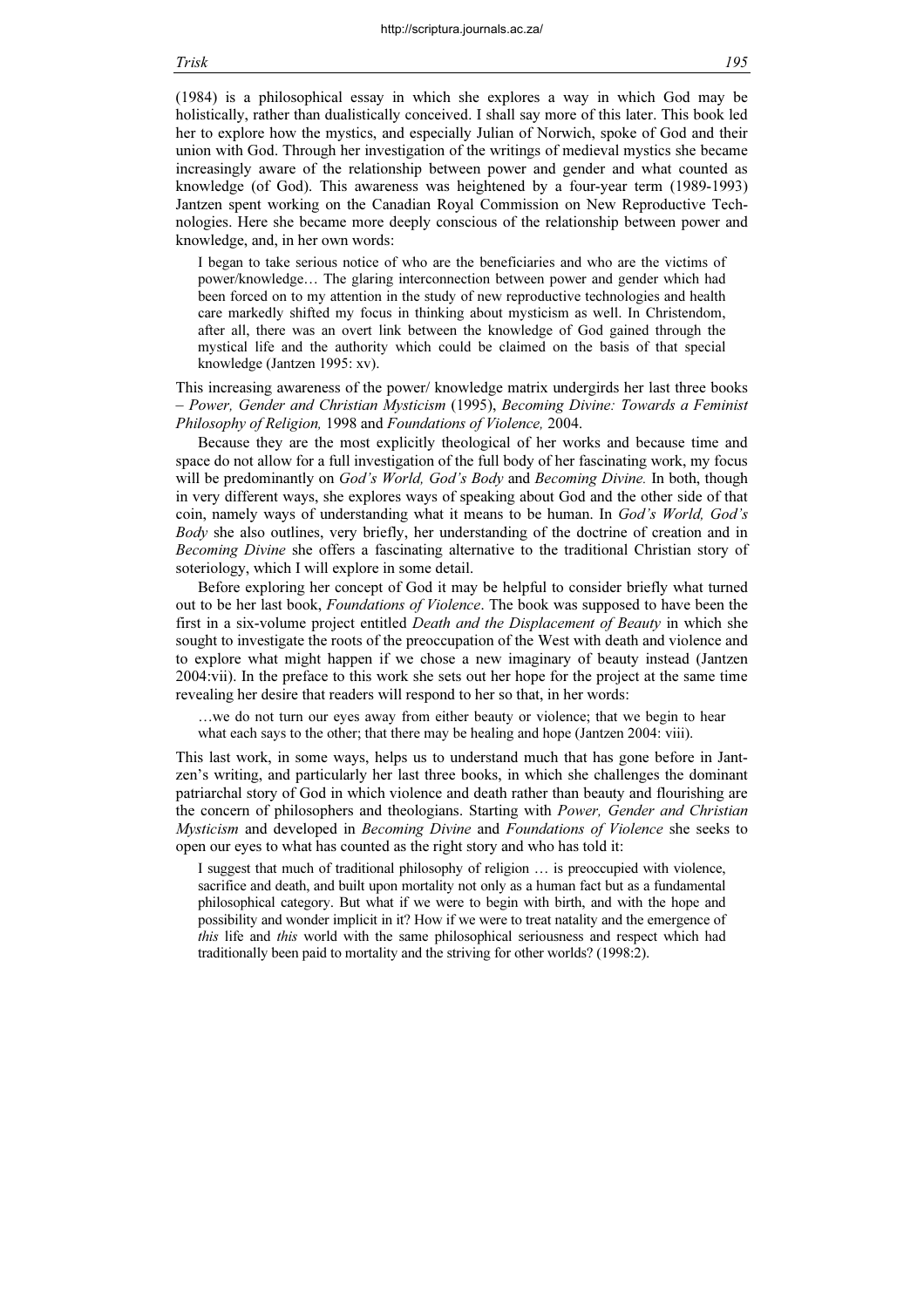Jantzen's other story, the story of natality and beauty is the story which I will try to describe in this contribution.

#### Who now is your God?

Jantzen sets out in her first book, God's World, God's Body, to challenge the dualist assumptions of Western theological thought that separate God from God's creation, spirit from matter and soul from body. She instead proposes that we should view God as embodied. In order to develop this thesis she uses as her model our human experience of ourselves as embodied. We are co-extensive with, but not reducible to, our bodies. We transcend them in our openness to reason, to value and meaning, and in our emotions (Jantzen 1984:125). By analogy, she argues, God is co-extensive with the universe, but not reduced to it.

If God is personal and human persons are our best available model for an understanding of what God is like, then reconsidering the relationship between personhood and embodiment in human persons may help us to understand how God could be embodied in the universe (1984:124).

She is well aware of the dangers inherent in drawing the analogy of God to the human person, but argues (with support from the Christian tradition) that this is the best model we have (1984:12-20).

Through an investigation of the roots of dualism (in Platonic and early Christian thought) she illustrates how an incorporeal concept of God (which is derived from a dualistic understanding of humanity) came to dominate Western Christian thought. However, what she also illustrates is that this incorporeal notion of God, which was supposed to safeguard the ideas of limitlessness, omnipotence, omniscience, omnipresence, changelessness, indestructibility, transcendence and supremacy as creator of the world, was constructed in a particular thought world and is not necessarily the only way to conceive God (1984:35). She argues that it is possible to hold to these attributes of God *and* understand the universe as God's body.<sup>5</sup>

Reconsidering what we might mean by God's unlimitedness, infiniteness and perfection she suggests that these attributes of God can be fully consistent with an understanding of God's corporeality – the universe. Furthermore, it is both philosophically and religiously advantageous to see the universe as God's body (1984:69) though not in a strictly analogous way to the human body. She develops her argument in favour of the corporeality of God by looking at three key facilities normally attributed to God – perception, action and omnipresence. She asks:

How does God think, or know, about the world and how can he act towards it, in the creative, providential and self-communicative ways which lie at the heart of the Christian affirmation that God is love? (1984:77).

Insofar as God's action in the world is concerned, Jantzen argues that it can be better understood in embodied terms rather than by some kind of process akin to telekinesis (1984:87, 88). The embodied model of God emphasises the dependence of the universe on God, rather than the dualist model which suggests that the universe and its laws are independent of God, which comes close to Deism.

Jantzen's explanation of God's embodiment in relation to the traditional doctrines of

<sup>5</sup> Though Jantzen's is one of the earliest modern considerations of this topic, it is interesting that Sallie McFague's treatment of the issue (Models of God: Theology for an Ecological Nuclear Age) has received so much more attention than Jantzen's.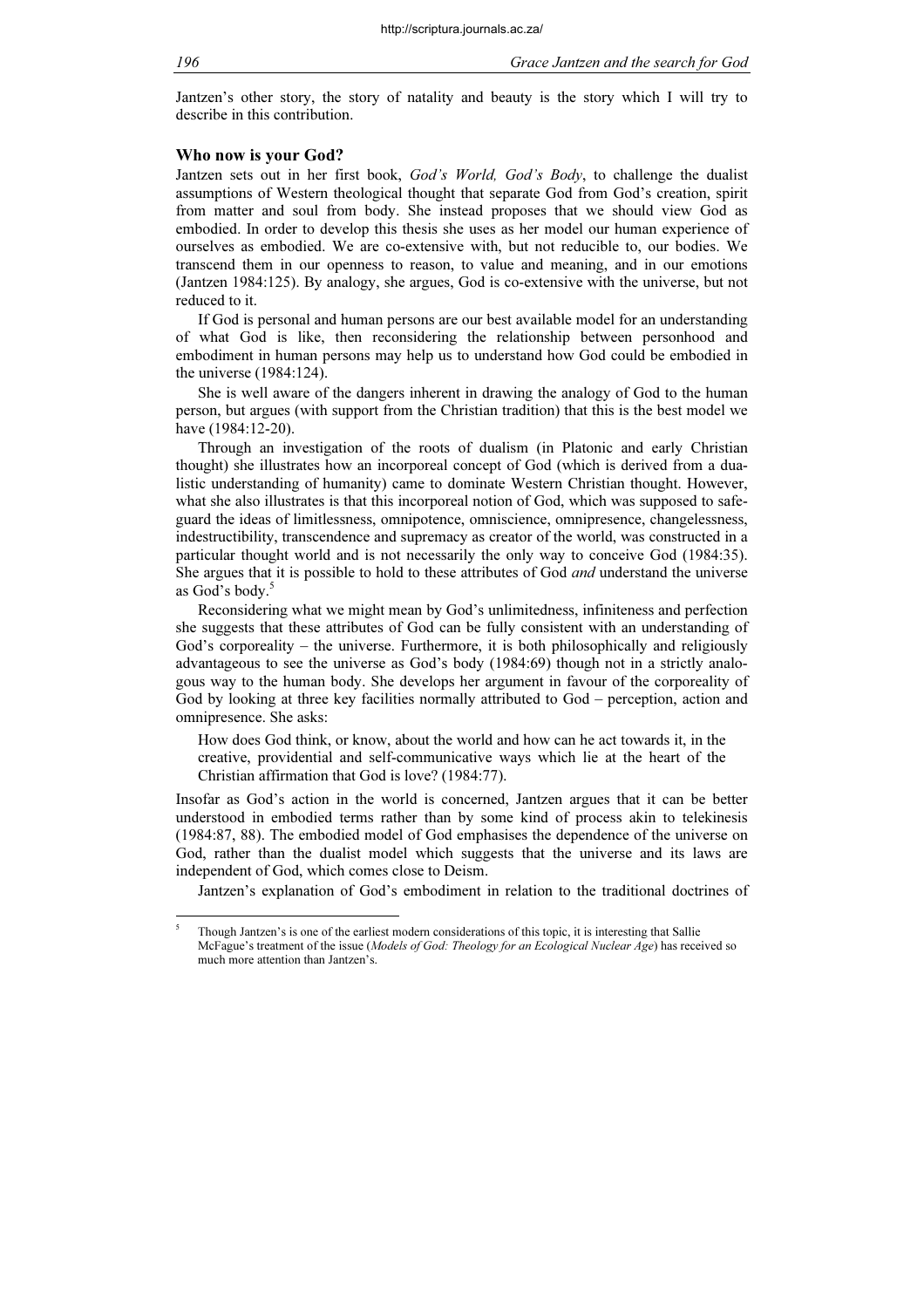omniscience and omnipotence is somewhat more complicated. God is traditionally held to be aware of all that is happening in the universe. Using the human analogy of perception through the senses, Jantzen suggests that a "much less mystifying doctrine of divine perception can be offered" (1984:77) if it is posited that God is embodied as the universe, rather than suggesting that God is incorporeal and perceives what is happening through some disembodied process. Perception, for a disembodied God, requires something else mediating the affairs of the universe – a problematic notion she argues. Instead, she argues that God knows, or perceives in an analogous way to the way we perceive our own bodily awareness of hunger, joy or pain. This direct and unmediated perception leads us to consider the universe as the body of God.

Thirdly, the doctrine of God's omnipresence is usually used to deny the embodiment of God – having a body must locate one spatially and thus one cannot be everywhere. It might be possible to argue that God's body is huge and co-terminus with the universe. However, Jantzen does not want to argue this either. Omnipresence, she argues, is a religious concept (1984:97). In order to pursue this argument she distinguishes between omnipresence and permeation. God does not permeate the entire universe she suggests, but is present in all the universe. Starting with the understanding of human presence, she notes that we do not have to be bodily present in order to be seen as present. For example, if I were ill and confined to bed, but had a lecture I had prepared read to my students, I could in some senses be said to be present in the classroom. Likewise, Jantzen argues, God does not need to permeate all space, but rather to be aware of all parts of the universe and able to influence them (1984:96). "Omnipresence is a different concept from permeation, whether 'spiritual' or physical." (1984:96) This accords with the Christian understanding that God does not permeate all creation but is present in all creation. The example she uses is that God is said to be more present in a person than in a lamp post, and in the sacrament of the Eucharist than an act of terror; though of course in some senses God is present in them all. In other words we give religious significance to the idea of presence.

John Macquarrie, in his foreword to God's World, God's Body calls Jantzen's thesis 'startling' but also notes that her argument is 'sober' and 'restrained'. (MacQuarrie in Jantzen 1984: ix, x) If these ideas are startling, her consideration of the understanding of God fifteen years later in *Becoming Divine* might be viewed as positively astounding.

In Becoming Divine Jantzen sets out to write a feminist philosophy of religion. Using the insights of the psychoanalyst Jacques Lacan, she describes how the philosophers of religion in the Christian West have constructed a god who looks suspiciously like 'his' creators – an omnipotent patriarch who, removed from his creation, presides over it, who is rational, male and disembodied. Jantzen thus sets out to create a god according to her gender (Jantzen 1998:254). God is "a name to describe the possibilities of awareness and transcendence" and "the horizon for human becoming" (1998:12).

Her principal conversation partner in this book is the French philosopher Luce Irigaray who describes becoming divine as the task for humanity:

…to become divine men and women, to become perfectly, to refuse to allow parts of ourselves to shrivel and die that have the potential for growth and fulfilment (Irigaray quoted in Jantzen 1998:6).

The process of becoming divine and refusing to allow parts of ourselves to shrivel contrasts with the dominant Western Christian fascination with and dread of death – necrophilia and necrophobia (1998:129). So human beings are described as 'mortals' (rather than 'natals') and much of the focus of Christianity is on what happens *after* life, treating this life as merely a preparation for something better. She notes too the connections between death and gender: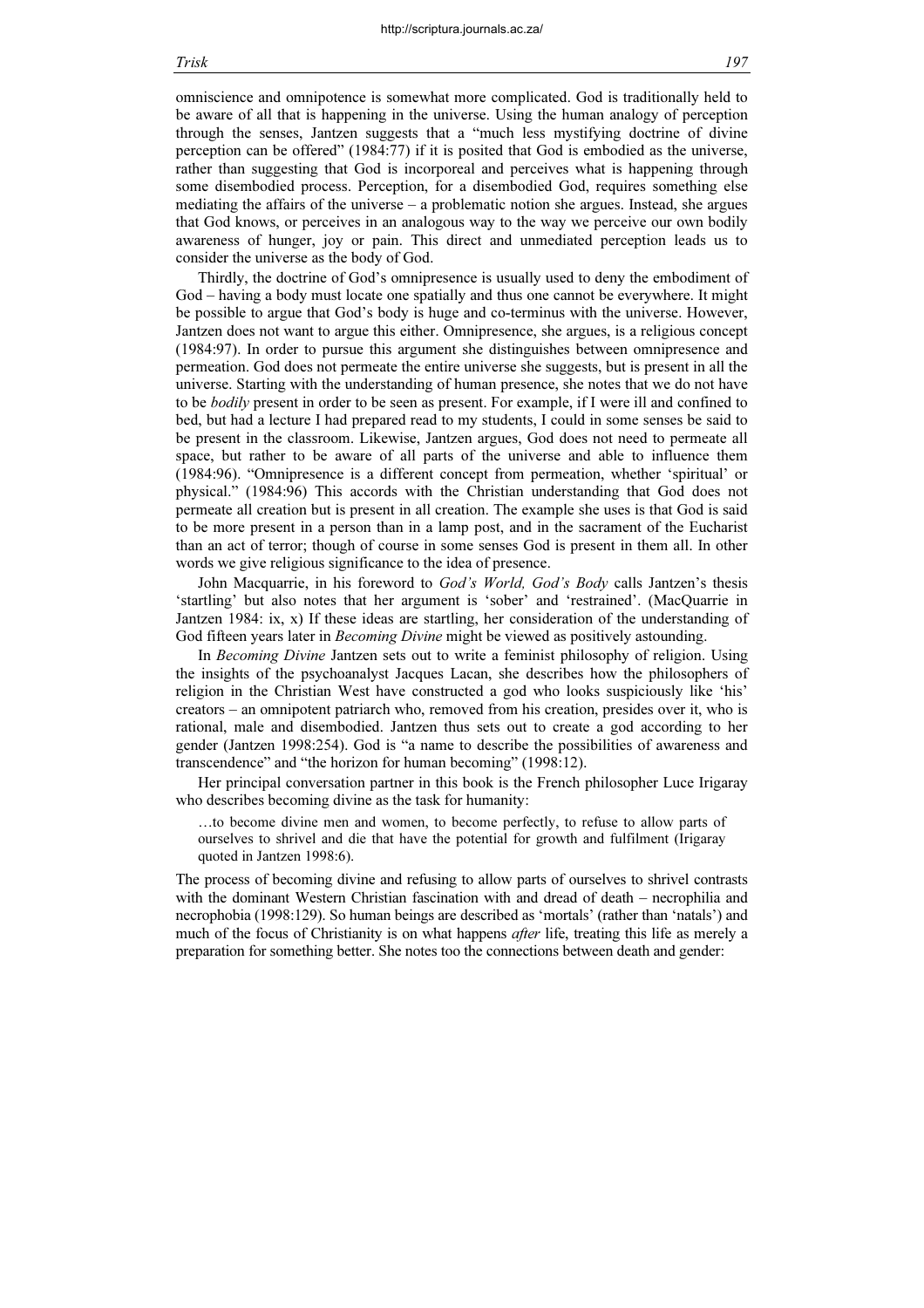…since the efforts of mastery which manifest themselves in sexism are closely connected with the desire to master other (m)others, the need to conquer death is also imbricated in racism, colonialism, homophobia and other forms of dominance (1998:132).

She sets out to disrupt this dominant symbolism and to explore therefore how we might construct god if we were to use the imagery of 'natals' rather than mortals and 'flourishing' rather than death. She argues that birth is even more fundamental than death and if we were to take birth as the centre of our imaginary, then rather than being preoccupied with other worlds, or heaven, we would take our own world much more seriously and care for it. Centring birth and flourishing rather than death would enable women (and of course other oppressed groups) as well as men to become subjects (in the Lacanian sense) and the earth to bloom. $<sup>6</sup>$ </sup>

In order to disrupt the dominant symbolic she sets out to replace the "traditional masculinist projection of God with a feminist pantheist projection" (1998:265). In other words she looks at how the story of God might be told, if told by women instead. She acknowledges that theologians usually fear pantheism as a threat to God's autonomy. However, she suggests that it is dualism rather than pantheism that is the problem. It is dualism that reduces God to 'otherness'. It is dualism that separates humanity from the rest of creation. And it is dualism that separates body from soul. It is also dualism that separates immanence and transcendence. But these are not opposites:

Just as beauty cannot be detached and float free from the physical matter of a painting or sculpture, nor can transcendence float free of its sensible configuration. But that does not dissolve transcendence into reductionism any more than aesthetics can be dissolved into physics (1998:272).

Borrowing therefore from Irigaray, Jantzen speaks of a 'sensible transcendental', to re-state her theme of God's World, God's Body, namely that God is a wholly immanent transcendent. However, this time around, Jantzen also makes use of the work of process theologians and emphasises the 'process' of the divine which she describes as the divine horizon:

Divinity in the face of the natals is a horizon of divine becoming, a process of divinity ever new, just as natality is the possibility of new beginnings (1998:254).

This has implications for our understanding of humanity. I will explore some of these implications later.

#### Sin, Salvation and Flourishing

Jantzen's early doctrine of sin is a more or less standard understanding: sin is acquiescence in anything that falls short of God's glory. Salvation entails accepting God's grace in Jesus Christ which enables us to be freed from self-absorption (Jantzen 1984:7, 8). In God's World, God's Body, because of her concern to offer a holistic understanding of both God and humanity, she stresses that sin, and therefore salvation, involves not just the soul, but the whole human person, including the body, but she does not explore what this might entail.

However, by the time of Becoming Divine she is far more critical of the masculinist categories of theology and is aware of the feminist critique that exposes the definition of sin as that which is 'other' than the patriarchal way. She cites Valerie Saiving's work<sup>7</sup> which

<sup>6</sup> It is important to note that Jantzen does not set up natality and death as opposites. Both are present in the Christian tradition, but too little attention is paid to one and too much to the other.

<sup>7</sup> Saiving, V, 1979. "The Human Situation: A Feminine View" in Christ, C and Plaskow, J (eds.) Womanspirit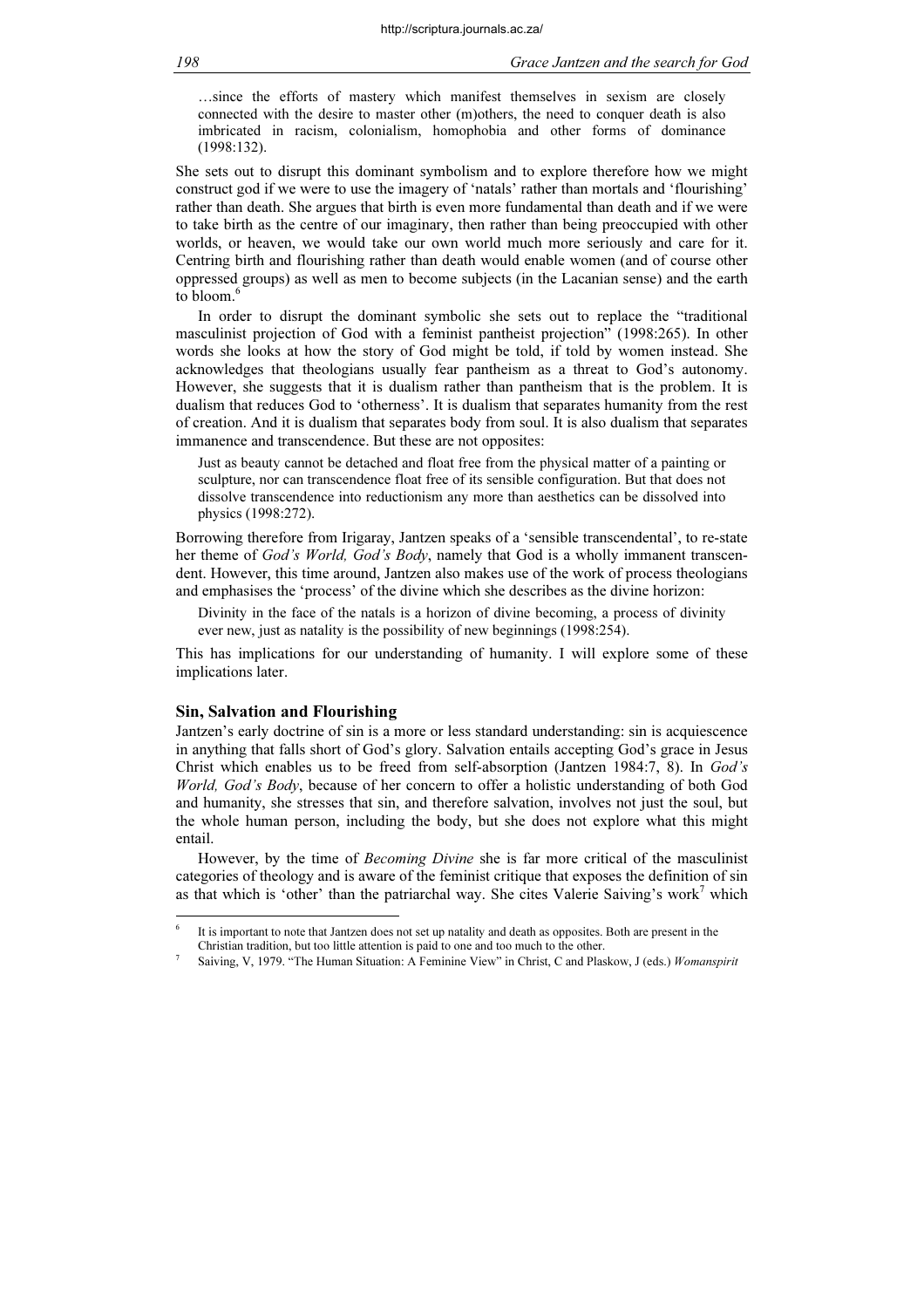8

points out the gendered nature of theology's connection between sin and salvation. For example, the traditionally understood sins of pride and the will to power are different from the sins of women who are more likely to be guilty of lack of self-esteem.<sup>8</sup>

Jantzen does not stop however, at redefining a feminist concept of sin. She takes a much more radical line and suggests that the Christian metaphor of salvation needs to be balanced with another metaphor, namely that of flourishing. She argues that although theologians know that salvation is a metaphor we do not treat it as such and instead convert it to a literal truth. She asks: "Why should the model of salvation have received so much more attention than any other model?" (1998:159). Simply put, salvation as a metaphor commends itself in a context where there are unequal power relationships, where the view of the human state is that we are in need of rescuing, where we hope to escape this world. Salvation also implies dependence and the need for rescue rather than implying the invitation to become creative and flourishing.

Salvation as a metaphor relies heavily on the idea that something happens after death. In other words, death becomes released from the problems of life and therefore death, rather than life becomes significant. However, "Flourishing is the unacknowledged foundation of salvation in the western theological text" (1998:157), though flourishing as a metaphor is hardly mentioned in theological texts except in the case of the theologies of liberation and exponents of the social gospel. It is significant that the theologies of liberation critique traditional theologies on precisely this point, viz. that focussing on eternal destiny distracts from engaging with the daily struggles of especially the poor. Focus on the hereafter can be a way of not challenging the unjust structures of today.

Conversely, the metaphor of flourishing focuses attention on "an inner dynamic of growth, with no need for interference from the outside" (1998:160), though of course flourishing draws on and supports external sources, as a plant draws water and nutrients from the soil. Flourishing emphasises the web of connectedness of life.

Working with this metaphor of flourishing, God is seen, "not as external to the world, but its source and well-spring" (1998:162) and Jesus is not the saviour sent from outside to rescue us, but "the one who manifests what it may mean to live fully and naturally in the creative justice of God." (1998:162) Again, this Christology is not unfamiliar to feminist and other liberation theologians' readings of Jesus.

#### Free and Flourishing Natals: Jantzen's Anthropology

As one might expect with Jantzen's insistence on the embodiment of God, human bodies too are very significant. If immanence and transcendence are inseparable in God, so too are they in humanity. There is no free floating soul. Much less is the spirit/ soul to be valued over the body. Consciousness develops out of and shapes our physical being. Our different embodied experiences naturally lead to our unique conscious and unconscious selves (Jantzen 1998:274).

Furthermore whilst Jesus is the embodiment of God, he cannot be the entire embodiment of God because he did not encompass all of humanity. He was Jewish and male

Rising: A Feminist Reader in Religion. San Francisco: Harper and Row, p. 39.

This idea has of course been followed by a number of women's theologies. See for example Hampson, D 1990. Theology and Feminism. Oxford: Blackwell; Engel, MP, 1990. "Evil, Sin and the Violation of the Vulnerable" in Thistlethwaite, S & Engel, M (eds.): Constructing Christian Theologies from the Underside. San Francisco: Harper; and Acolaste, EA, 2001. "Re-thinking Sin and Grace: An African Evangelical Feminist Response to Niebuhr" in Njoroge, N & Dube, M (eds.): Talitha Cum: Theologies of African Women. Pietermaritzburg: Cluster.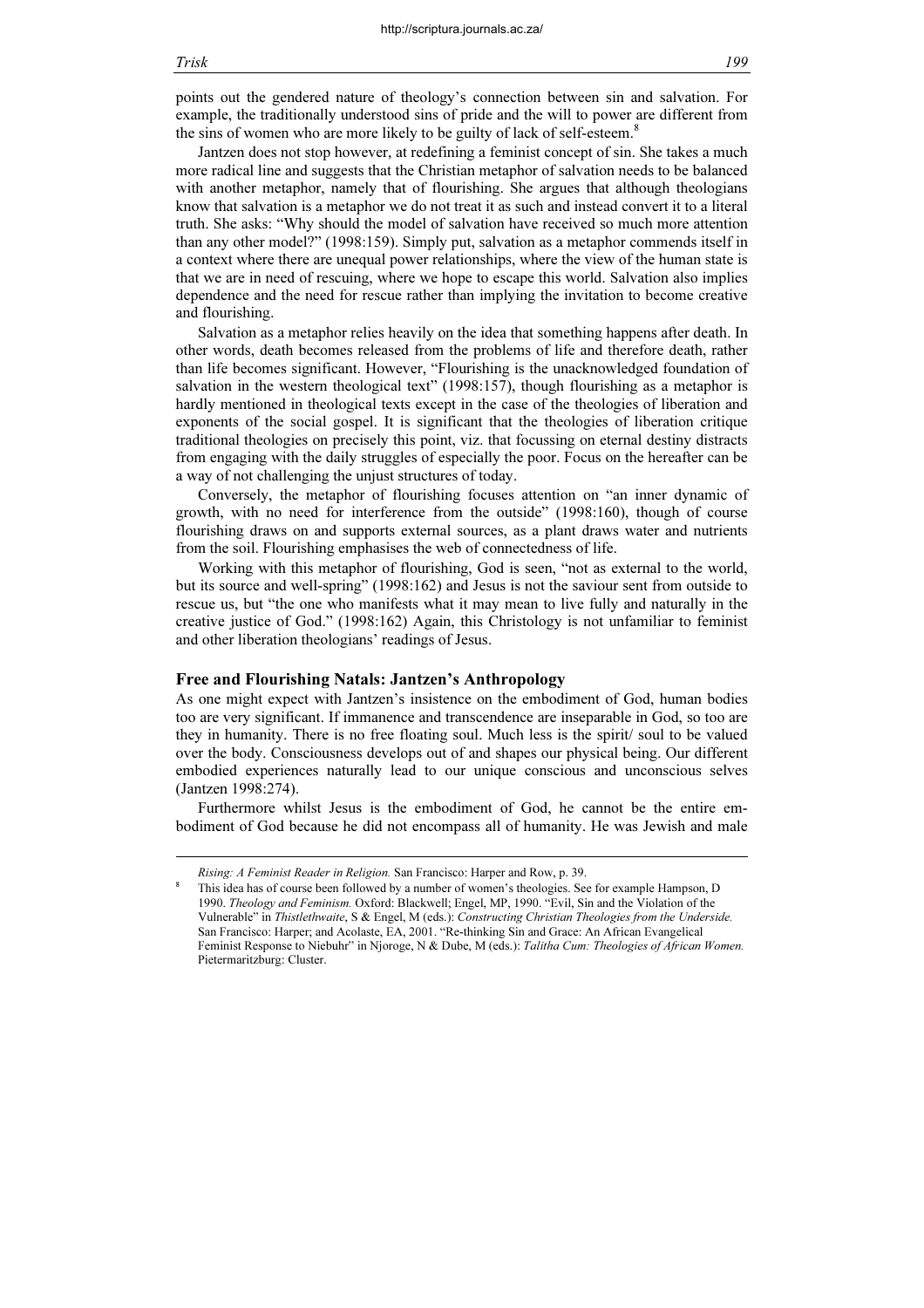(and one might add any other particularities one chose). Therefore all men and women are potentially the embodiment of the divine. Jesus' incarnation "leaves room for other incarnations" (Jantzen 1998:17).<sup>9</sup> Becoming divine is the invitation for all humanity. By this Jantzen does not suggest we should 'play God' in lording it over others ("becoming divine is inseparable from solidarity with human suffering" (1998:263)) but rather that we should embody the divine in promoting our own and others' flourishing. This is especially important for women who, classically, have not been seen to image the divine and who must therefore bring god to life through a different symbolism (1998:275).

The promise of flourishing is a theme of both the Biblical prophets and the Wisdom literature (for example Zechariah 9:10-17; Hosea 14:3-7, Psalm 92:12 and Proverbs 14:4). In the New Testament writings although the specific vocabulary of flourishing is absent, there the idea is still manifest, for example in Ephesians 3:19-20, 2 Corinthians 9:8 and the Fourth gospel in particular. However, the focus has shifted instead to the metaphor of salvation. This over-emphasis on salvation becomes even stronger from the Reformation onwards. One of the consequences of this is that we value saviour figures, thus reducing the rest of us to helpless creatures in need of ruling and rescuing. This is precisely the basis for such structures as patriarchy, racism and colonialism.

The metaphor of flourishing instead suggests a mutual commitment and responsibility to one another's flourishing. We depend on others just as much as they depend on us. There is no room here for rescuers and dependents. Drawing on Levinas, Jantzen develops an 'ethics of natality' (Jantzen 1998: 231-248). Though she critiques his masculinist approach, she argues with him both against the reduction of the other to an ontological category, and for the recognition of the other as a face who calls forth justice. This "justice in the face of the natals" is the way in which the divine is called forth: "God can only be defined through human relations" (1998:250). The 'other' is not to be ruled, saved, or categorised in any way, but always to be responded to with sympathy and love, allowing her to make fresh and unexpected new beginnings in relationship. Natality is thus a constant coming into being of beings in relationship and it is in such relationship that the divine horizon emerges.

# Springs of Newness and Beauty

Grace Jantzen's writing projects, especially her last works Becoming Divine and Foundations of Violence, cover a vast spectrum. As she herself acknowledges, her writings cross a number of academic disciplinary boundaries (Jantzen 2004:vii). To try and draw one or two conclusions from her work immediately exposes one to the risk of misrepresenting her. Furthermore, like many good theorists, different ideas seem to commend themselves at different times as I work on different themes, so I may only highlight my own present interests. However, with these caveats in mind I would like to suggest some reasons that I believe her writing deserves more attention, especially from theologians.

# Addressing the Ecological Crisis

That theology today needs to address the ecological crisis goes without saying. Jantzen's model of the universe as the body of God invites a reverence and care for all creation, not because human beings have been given 'dominion' over creation, but because it is the very body of God and thus the place of encounter with the divine. Furthermore, because all of

<sup>9</sup> Rita Nakasima Brock, 1988 develops this point in a similar way when she suggests that the entire Christian community is the incarnation of God.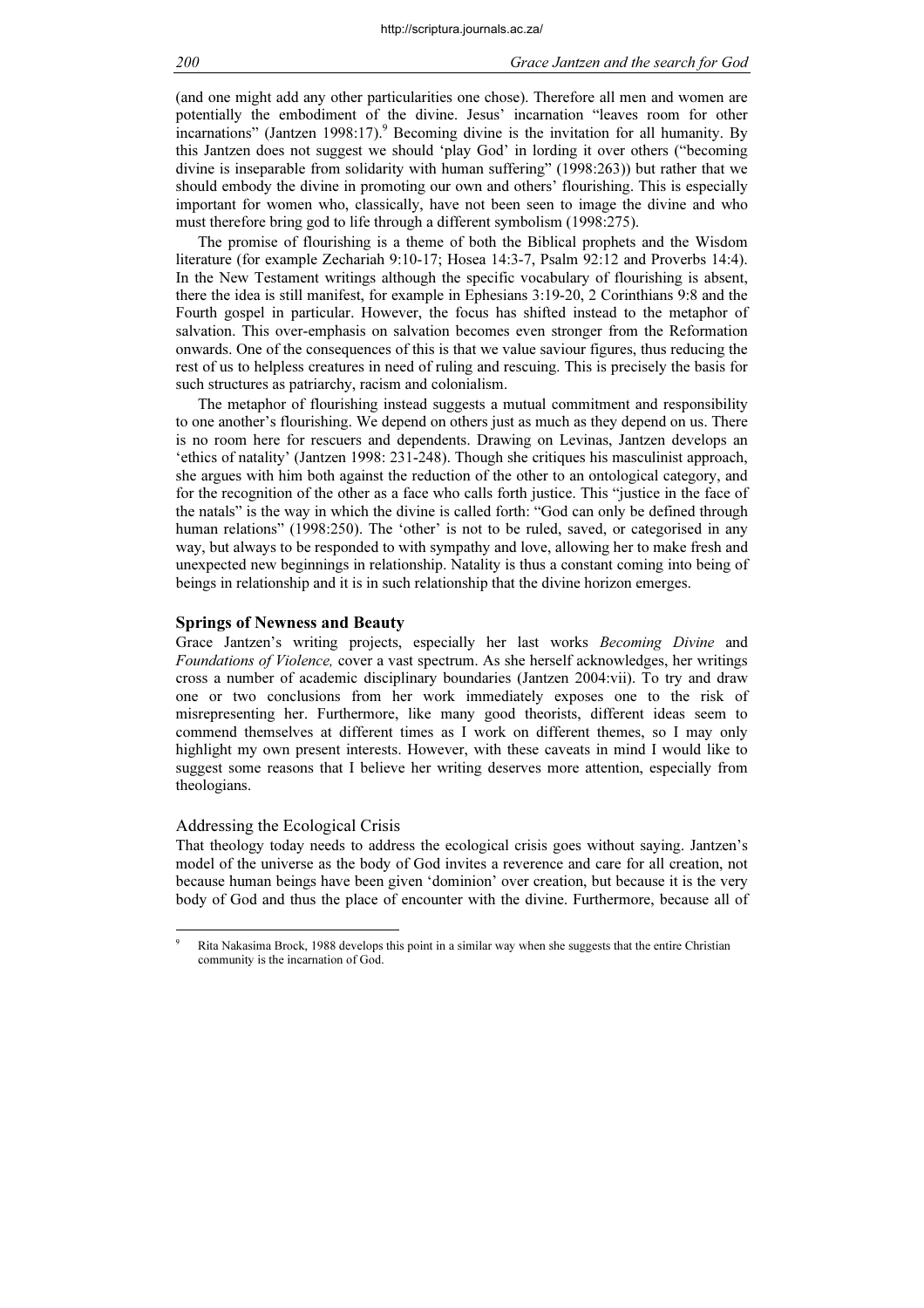the universe is God's body, all parts of the body are related. This applies not only to human beings, but we recognise that we are also related to trees, elephants, rivers and birds as well.

#### Challenging Dualisms

Much has been written in recent years about the consequences of working in dualistic categories such as body/spirit or God/creation. Despite challenges to this way of thinking we still live with the notion that what has been defined as 'like God' (that is, disembodied, rational) is clearly better and more desirable than, for example, the body and the emotions and the material world. Particularly in Christian religious understanding since the Reformation there has been an exaltation of the rational, and an association of the body with that which is sinful, 'fallen' and female. Understanding the universe as the body of God collapses the basis for such dualistic thinking. Following the challenge to the body/soul dualism, Jantzen challenges the notion of salvation of the soul as the end of religious living. Instead, flourishing involves all the bodily requirements for living now – health, food and the material necessities for living. This is good news especially for those whose material well-being and bodily needs have not formed the focus of theological attention.

# Challenging Structural Injustices

Liberation theologians have pointed out the ways in which a focus on death and the hereafter has led theology to ignore questions of injustice in the here and now. A theology that promotes flourishing encourages us to recognise and name structures which deny flourishing and to look for ways to challenge such injustices. As Jantzen herself points out, flourishing is not a sentimental or romantic notion for we need to recognise who flourishes at whose expense (Jantzen 1998:165). The imagery of flourishing has sound Biblical roots, as does the prophetic challenge to injustice. Jantzen's re-examination of the prophetic tradition is a fine example of 'searching the scriptures'<sup>10</sup> to bring good news to the poor.

# Christology

Jantzen's critique of salvation as the only metaphor has been noted. Though she takes the point further than most theologians, she is not alone in pointing out the problems of Anselm's understanding of atonement as satisfaction.<sup>11</sup> Rather than drawing on other understandings of salvation as do these writers, though, she instead suggests the metaphor of flourishing which presents Jesus as one most gloriously alive who shows us what it means to live compassionately, justly and wisely. This Christology does not deny death (Jesus' or ours). However it does draw attention away from an imbalanced focus on blood sacrifice for human sin, and instead offers models for living well. Again, this is particularly good news for those who have been told that suffering is simply to be endured and a natural consequence of our sinful state.

# Challenging Individualism

Theology in Southern Africa takes place in the rich but challenging interface of post-

<sup>10</sup> See Schüssler Fiorenza, 1993.

See for example James Cone, 1997. God of the Oppressed (revised edition). Maryknoll, NY: Orbis; Rosemary Radford Ruether, 1998. Women and Redemption. Minneapolis: Fortress Press; Carter Heyward, 1999. Saving Jesus From Those Who Are Right: Rethinking What it means to be Christian. Minneapolis: Fortress Press; Dolores S Williams, 1993. Sisters in the Wilderness: The Challenge of Womanist Godtalk. Maryknoll, NY: Orbis.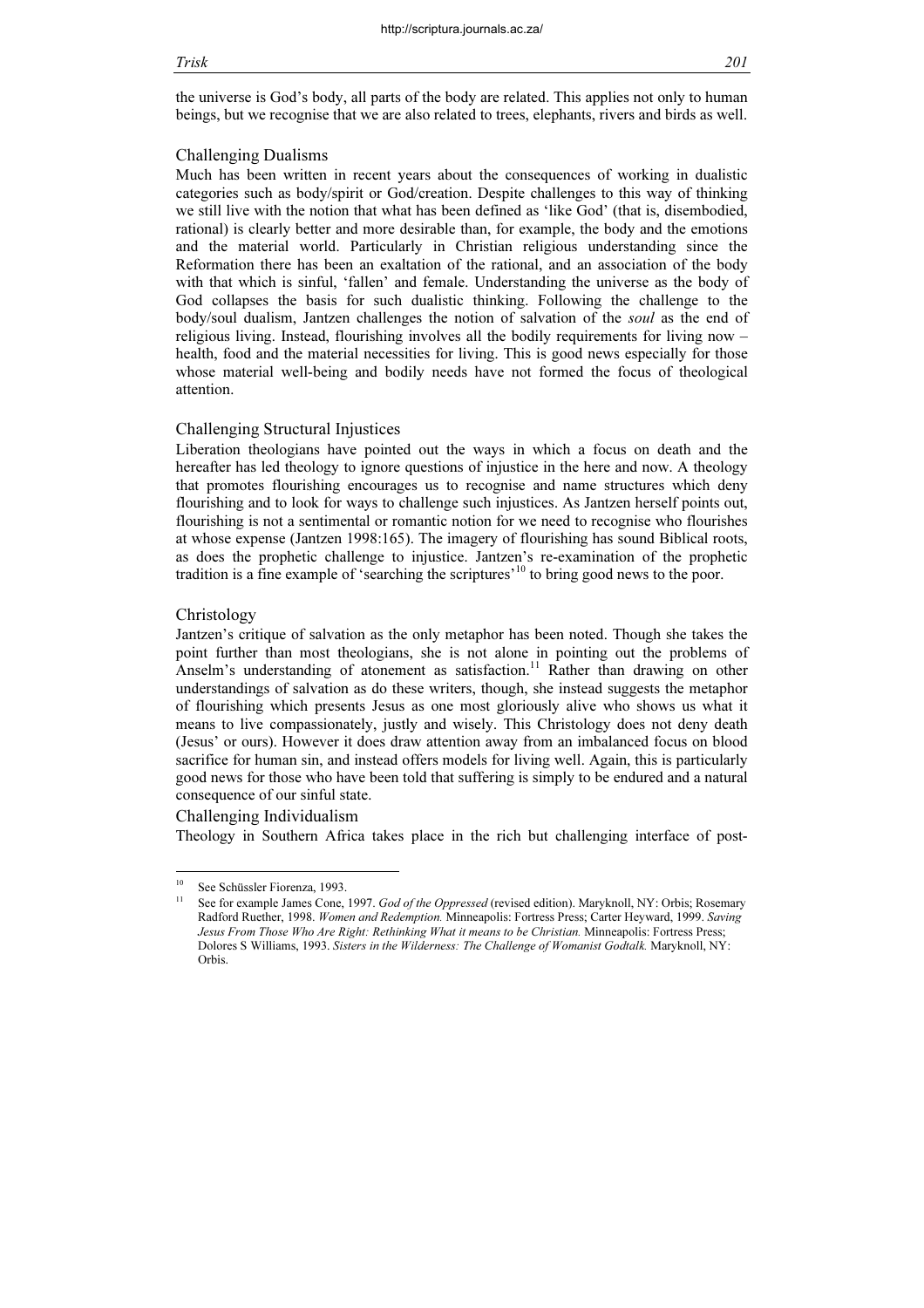modernism, enlightenment and traditional African culture. Although Jantzen's philosophical roots are clearly in the Western tradition and deeply influenced by the post-structuralists, her collaborative style of working and her focus on communal flourishing locate her values very much in the traditions of Africa. This makes her a helpful companion in doing theology in this part of the world.<sup>12</sup> For example, she reminds us that flourishing is not an individualistic goal. We need always to examine at whose expense we flourish. Flourishing is not just 'my' goal but 'ours'.

# Methodology

Jantzen's enquiry into who tells the story is an important reminder that we can all too easily fall prey to a limited and limiting metaphor. Her reminder to listen for new stories, especially from those whose stories have not been heard before, is an important one in the project of liberation theology.

# Springs of Beauty

For those of us who have struggled through many 'uncharming' texts, one of the great joys of reading Jantzen's work is her elegant prose, often with hints of humour. Furthermore, her background in philosophy and rigorous self-examination make her writings some of the most satisfying of contemporary feminist theology. These attributes should not be undermined. Good theology is a work of beauty and she has much to teach us. Indeed her work seeks to recover beauty as a way to inspire resistance to the death and violence of our habitus.

Preoccupation with death requires a refusal of beauty, or its displacement into some less threatening sphere. Conversely, response to beauty reconfigures consciousness towards creativity and new life. Beauty, creativity, seeks to bring newness into the world, a newness that is at odds with violence (Jantzen 2004:viii).

# Conclusion

Jantzen's life story was cut short by her early death. Her death also precluded the conversation she hoped for with others. In the Preface to Foundations of Violence she noted that the 'long story' she sought to tell 'at a time when grand narratives are suspect' (Jantzen 2004:vii) would require the intervention and comment of her readers. She recognised that the story of God is one in which we all need to participate in order for there to be healing and hope for those whose voices have not been listened to in constructing the story thus far. The reminder is a timely one for those who seek to speak of (and for) God.

 $12$ I am indebted to Jonathan May for this insight.